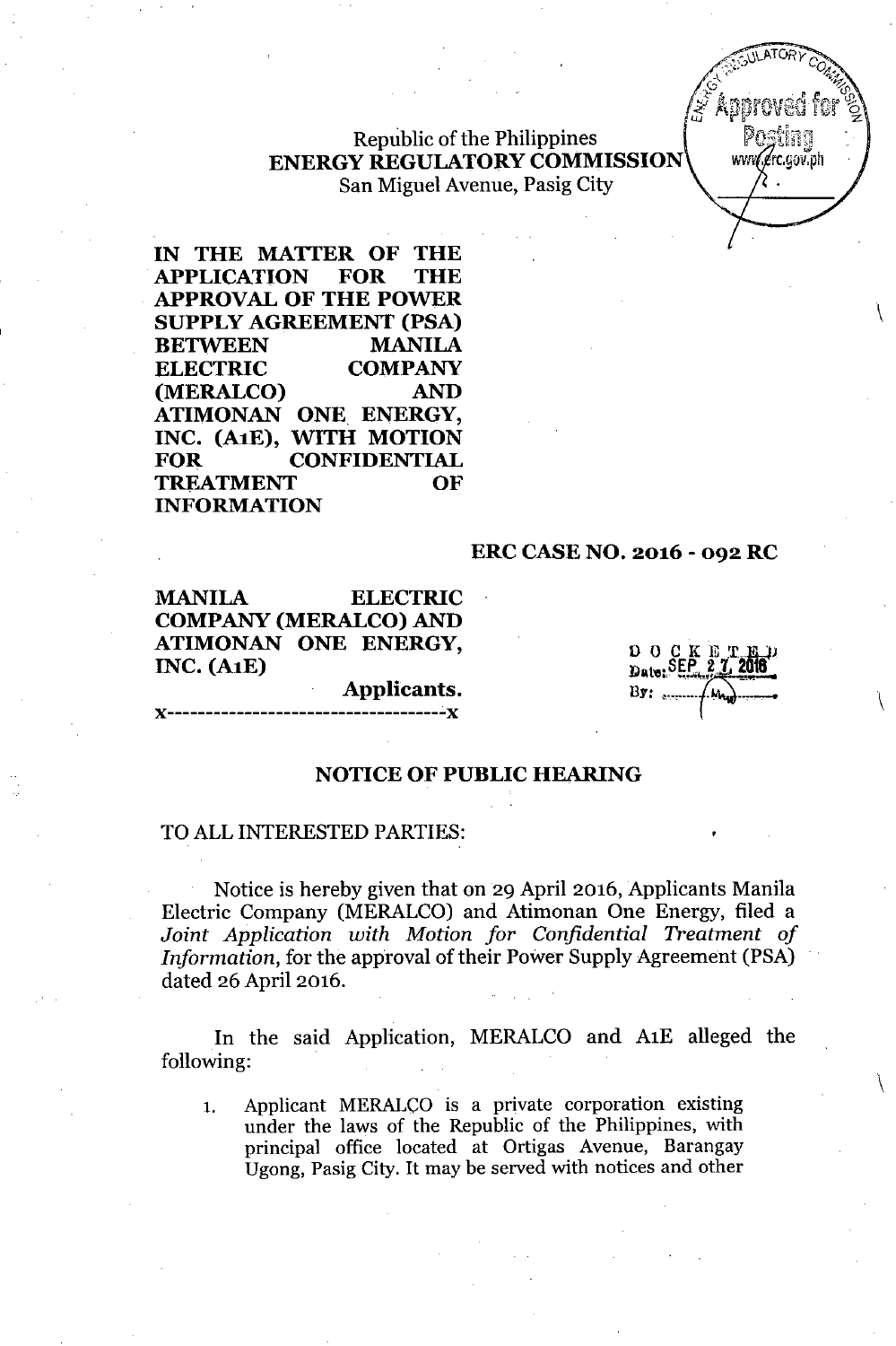processes of this Honorable Commission through its counsel at the address indicated herein.

2. MERALCO has a legislative franchise to operate and maintain a distribution system in the cities/municipalities of Metro Manila, Bulacan, Cavite and Rizal and certain cities, municipalities and barangays in Batangas, Laguna, Quezon and Pampanga, pursuant to Republic Act No. 9209, and is authorized to charge all its customers for their electric consumption at the rates approved by this Honorable Commission.

 $\setminus$ 

 $\setminus$ 

- 3. Applicant AlE is a corporation duly organized and existing under the laws of the Republic of the Philippines, with its office address at 8th Floor, Tower 1, Rockwell Business Center, Ortigas Avenue, Pasig City, Metro Manila. It may be served with notices and other processes of this Honorable Commission through its counsel at the address indicated herein.
- 4. AlE shall construct, own, operate, manage and maintain a 2 x 600 MW (net) supercritical coal-fired power generating facility in the Municipality of Atimonan, Quezon (the "Plant"), on the island of Luzon in the Philippines.
- 5. Based on MERALCO's Distribution Development Plan, "from 2015 to 2024, energy sales is forecasted to grow by a compounded average growth rate of 3.7%."
- 6. In order to ensure continuous and reliable electricity for MERALCO's customers with the expected continuous increase in demand and load growth, and mitigate exposure to the Wholesale Electricity Spot Market ("WESM"), there is a need for MERALCO to source additional capacity through bilateral power supply contracts.
- 7. Under Section 45(b) of Republic Act No. 9136 ("EPIRA"), it is provided that *"Distribution utilities may enter into bilateral power supply contracts subject to review by the ERCxxx".*
- 8. Accordingly, following extensive negotiations, on 26 April 2016, MERALCO executed a Power Supply Agreement ("PSA") with AlE, for the purchase of 1,200 MW Contract Capacity and Associated Energy from the Plant that AlE shall construct, own, operate, manage and maintain.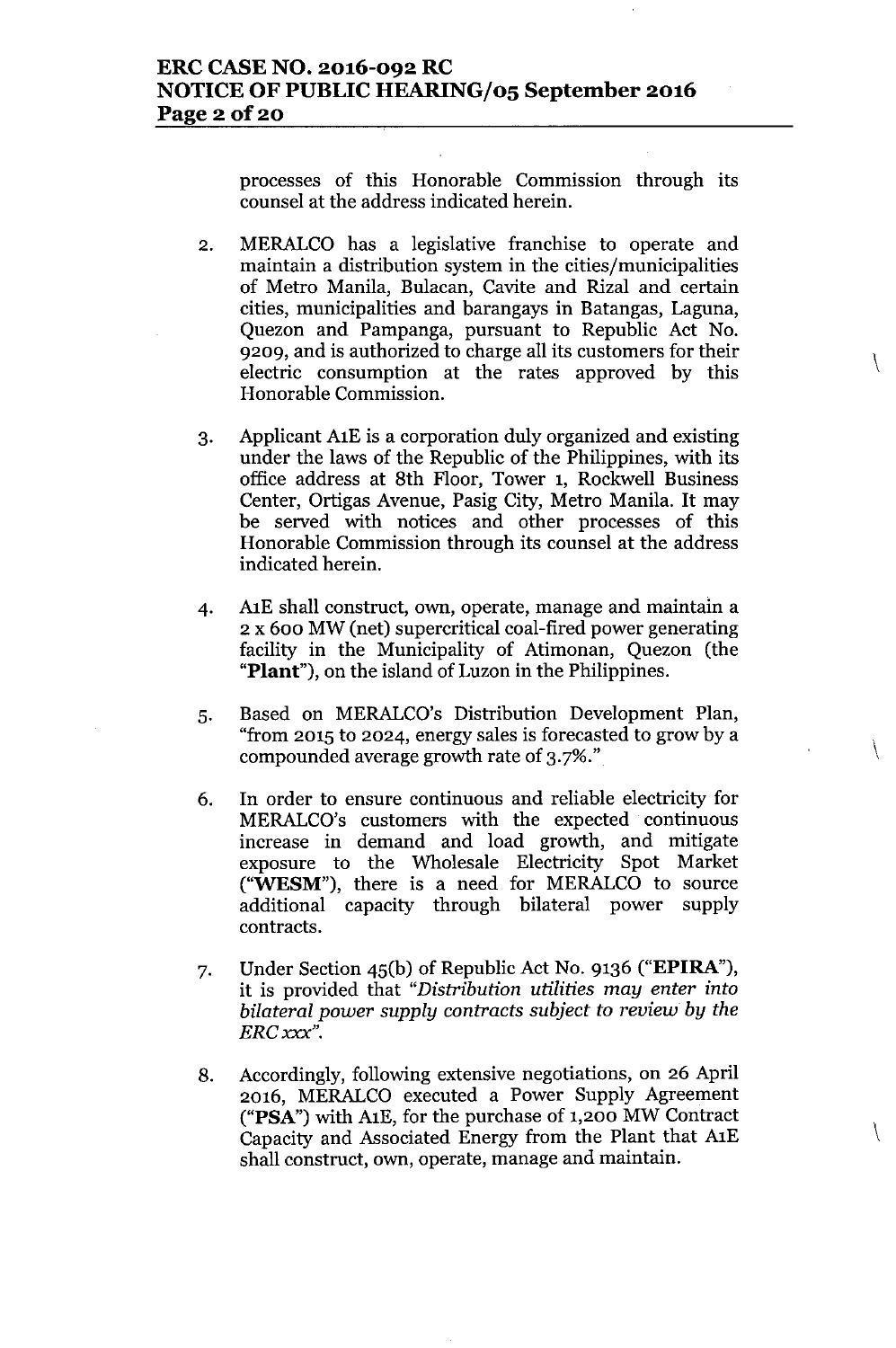9. The PSA, a copy of which is attached as **ANNEX** "A" and made an integral part hereof, contains the following salient features:

 $\setminus$ 

 $\setminus$ 

\

 $\setminus$ 

## "2.2 **Term of Agreement**

- 2.1.1 [sic] Subject to Article 3, this Agreement shall become effective on the Effective Date.
- 2.1.1.1 [sic] The term of this Agreement (the "Term") shall commence on the Commercial Operations Date (Unit 1), and shall expire on the date falling twenty (20) years and six (6)months thereafter xxx xxx

xxx

## 3.2 **Commencement Date**

- 3.2.1 The "Commencement Date" shall occur upon the satisfaction of the conditions below:
	- (a) The conditions set out in Section 3.1.1 have been fulfilled;
	- (b) Each Party has delivered to the other Party a certification dated no earlier than two (2) Days prior to the proposed Commencement Date to the effect that its representations and warranties contained herein shall be true and correct in all material respects on and as of the Commencement Date;
	- (c) On or before the Longstop Date, (i) the ERC shall have issued an ERC Final Approval, including the pricing structure as set out herein (or as otherwise acceptable to Power Supplier), and (ii) the Acceptance Date has occurred; and
	- (d) Financial Close shall have occurred.

Power Supplier shall deliver written notice to Meralco of the satisfaction of these conditions and Meralco shall confirm in writing the occurrence of the Commencement Date.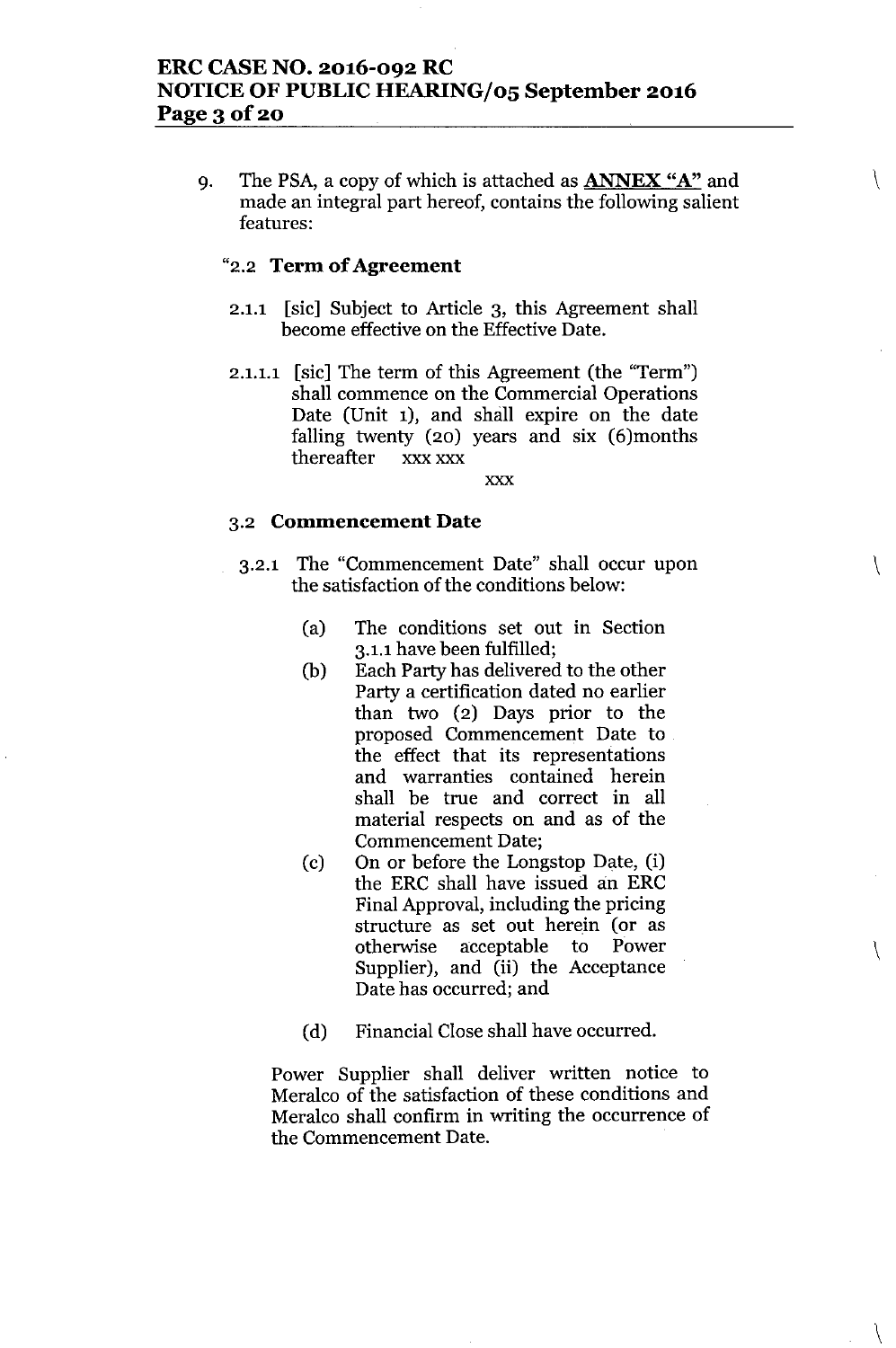3.2.2 Power Supplier covenants to achieve Financial Close within ninety (90) Days from the Acceptance Date (the "Required Financial Completion Date").

#### xxx

 $\setminus$ 

 $\setminus$ 

 $\setminus$ 

## 3.3 **Commercial Operations Date**

- 3.3.1 Power Supplier covenants that the Plant shall achieve Commercial Operations Date fiftyeight (58) months from the Commencement Date for Unit 1 (the "Scheduled Commercial Operations Date (Unit 1)") and six (6) months thereafter for Unit 2 (the "Scheduled Commercial Operations Date (Unit 2)").
- 3.3.2 The Plant shall achieve Commercial Operations Date for each Unit of the Plant upon the delivery of the Power Supplier of the documents enumerated below, in form and substance satisfactory to Meralco:<sup>1</sup>

#### xxx

#### 3-4 **Early Occurrence Operations Date of the Commercial**

3-4.1 In the event that Power Supplier anticipates that the Plant shall achieve Commercial Operations Date prior to the Scheduled Commercial Operations Date ("Early Commercial Operations Date"), Power Supplier shall promptly deliver to Meralco written notice (the "Early COD Notice") of such anticipated Early Commercial Operations Date, indicating the anticipated date thereof, at least three (3) months prior to the then anticipated date of the Early Commercial Operations Date.

(d) a Commercial Operations Date Certificate; and

<sup>&#</sup>x27;With respect to Commercial Operations Date of Unit 1 and Unit 2:

Ca) Capacity Test Certificate xxx;

<sup>(</sup>b) a Net Plant Heat Rate Test Certificate xxx:

Cc) all permits, licenses, authorizations and other approvals from all Government Instrumentalities and third parties needed for the operation Meralco, xxx;

Ce) Power Supplier Certification that the insurances required under this Agreement relevant for at least the first Contract Year have been obtained.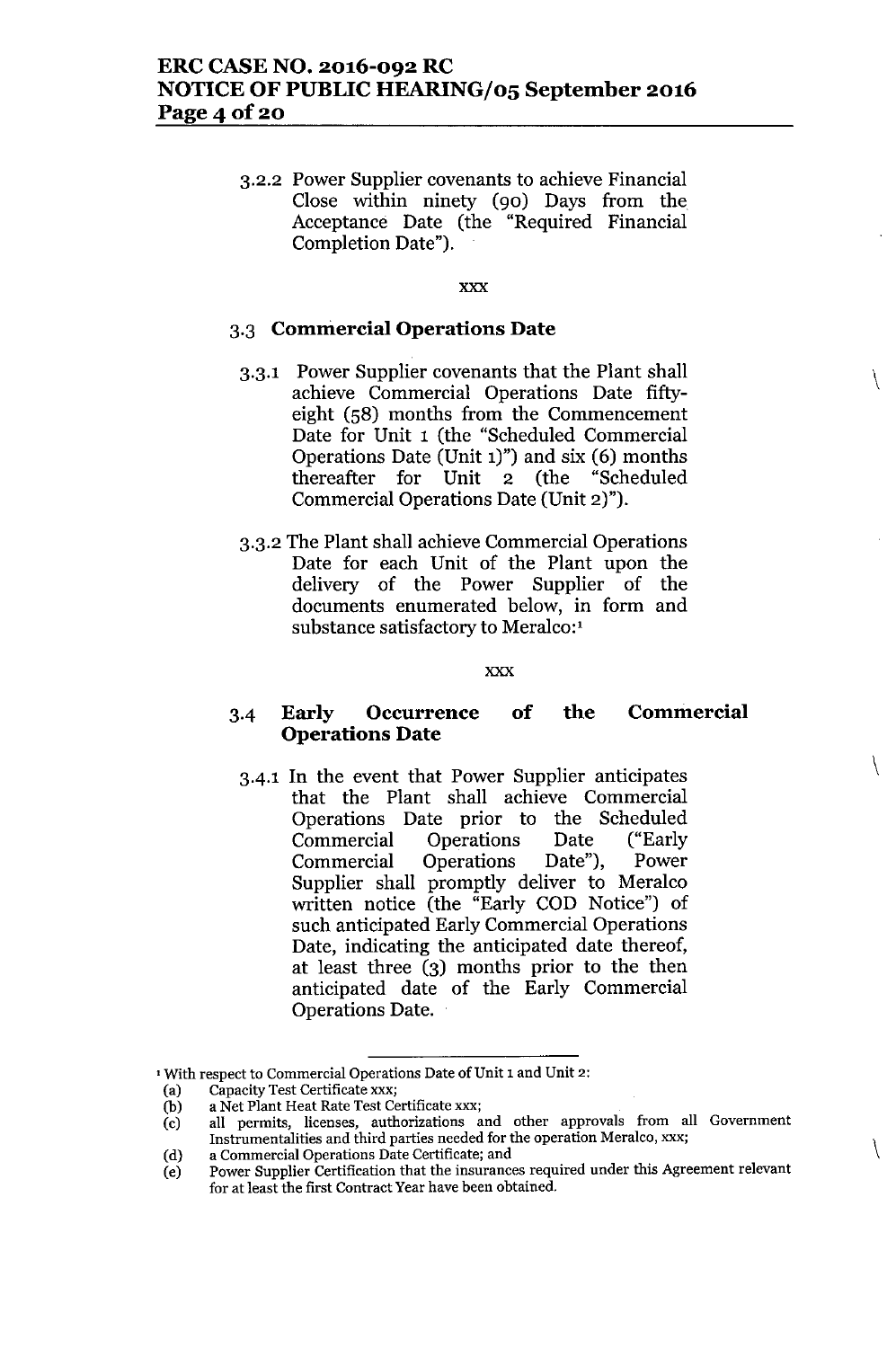# **ERC CASE NO. 2016-092 RC NOTICE OF PUBLIC HEARING/oS September 2016 Page** 5 of 20

3.4.2 Upon receipt of such Early COD Notice, Meralco shall, by written notice to Power Supplier, choose between the following options:

 $\setminus$ 

 $\setminus$ 

 $\setminus$ 

 $\setminus$ 

- (a) Consider that the Scheduled Commercial Operations Date shall occur on the Early Commercial Operations Date or on such other date as the Parties may agree; or
- (b) Elect to have Power Supplier deliver, on a non-firm basis during the Interim Supply Period and until the occurrence of the Scheduled Commercial Operations Date, such portion of the Contract Capacity and Associated Energy required by Meralco, for which it shall pay the Non-Firm Price.

## 6.1 **Supply of Power**

Subject to the terms and conditions of this Agreement:

- 6.1.1 From the Commercial Operations Date for each Unit of the Plant until the expiration of the Term or earlier termination of this Agreement, Power Supplier shall:
	- (a) make available to Meralco, and Meralco shall purchase from Power Supplier, at the Price determined in accordance with Appendix E, the Contract Capacity of the Plant; and
	- (b) deliver and sell to Meralco, and Meralco shall purchase from Power Supplier, at the Price determined in accordance with Appendix E, the Associated Energy, to the extent of Meralco's relevant dayahead nominations.

The Dispatch of Contract Capacity and Associated Energy shall meet the requirements set out in Appendix B (Technical Limits).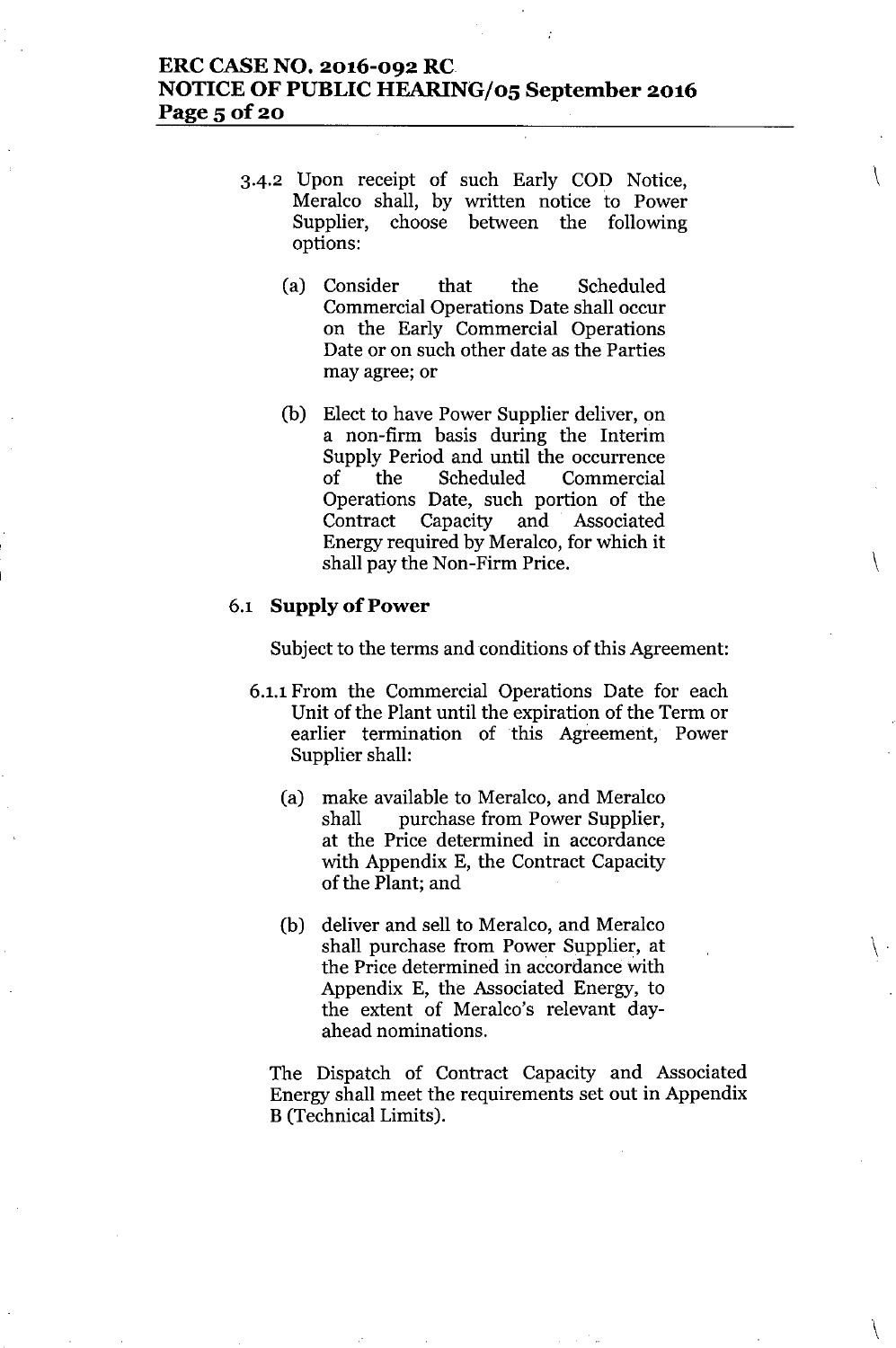# **ERC CASE NO. 2016-092 RC NOTICE OF PUBLIC HEARING/05 September 2016 Page 6 of 20**

6.1.2 Unless otherwise expressly permitted by this Agreement, Power Supplier shall not, without Meralco's prior written consent:

xxx

 $\setminus$ 

 $\setminus$ 

 $\setminus$ 

### Article 9 **Outages**

- 9.1 Outage Allowances and Replacement Power
- 9.1.1 After Commercial Operations Date, Power Supplier shall be allowed Scheduled Outages of thirty (30) Full Load Equivalent Outage Days ("Full Load Equivalent Scheduled Outage Allowance Days") and Forced Outages of fifteen (15) Full Load Equivalent Outage Days ("Full Load Equivalent Forced Outage Allowance Days") each Contract Year; provided that no more than four (4) times during the Term, Power Supplier shall be entitled to an additional twenty (20) Full Load Equivalent Outage Days to undertake major repair, overhaul and maintenance of the Plant not more frequent than once every four (4) years ("Full Load Equivalent Major Maintenance Outage Allowance Days"); provided further that the first Major Maintenance Outage shall occur no earlier than. the fourth (4th) year after Commercial Operations Date, and the Major Maintenance Outage of Unit 1 and Unit 2 shall not occur at the same time.
- 9.1.2 During Scheduled Outages Within the Full Load Equivalent Scheduled Outage Allowance Days, Forced Outages Within the Full Load Equivalent Forced Outage Allowance Days, and Major Maintenance Outages Within the Full Load Equivalent Major Maintenance Outage Allowance Days, Meralco shall procure Replacement Power from the WESM and Power Supplier shall not bill Meralco for these quantities; provided that, upon service of a written notice to Meralco no later than ninety (90) Days prior to a Scheduled Outage or Major Maintenance Outage, Power Supplier shall have the option to purchase Replacement Power during Scheduled Outages Within the Full Load Equivalent Scheduled Outage Allowance Days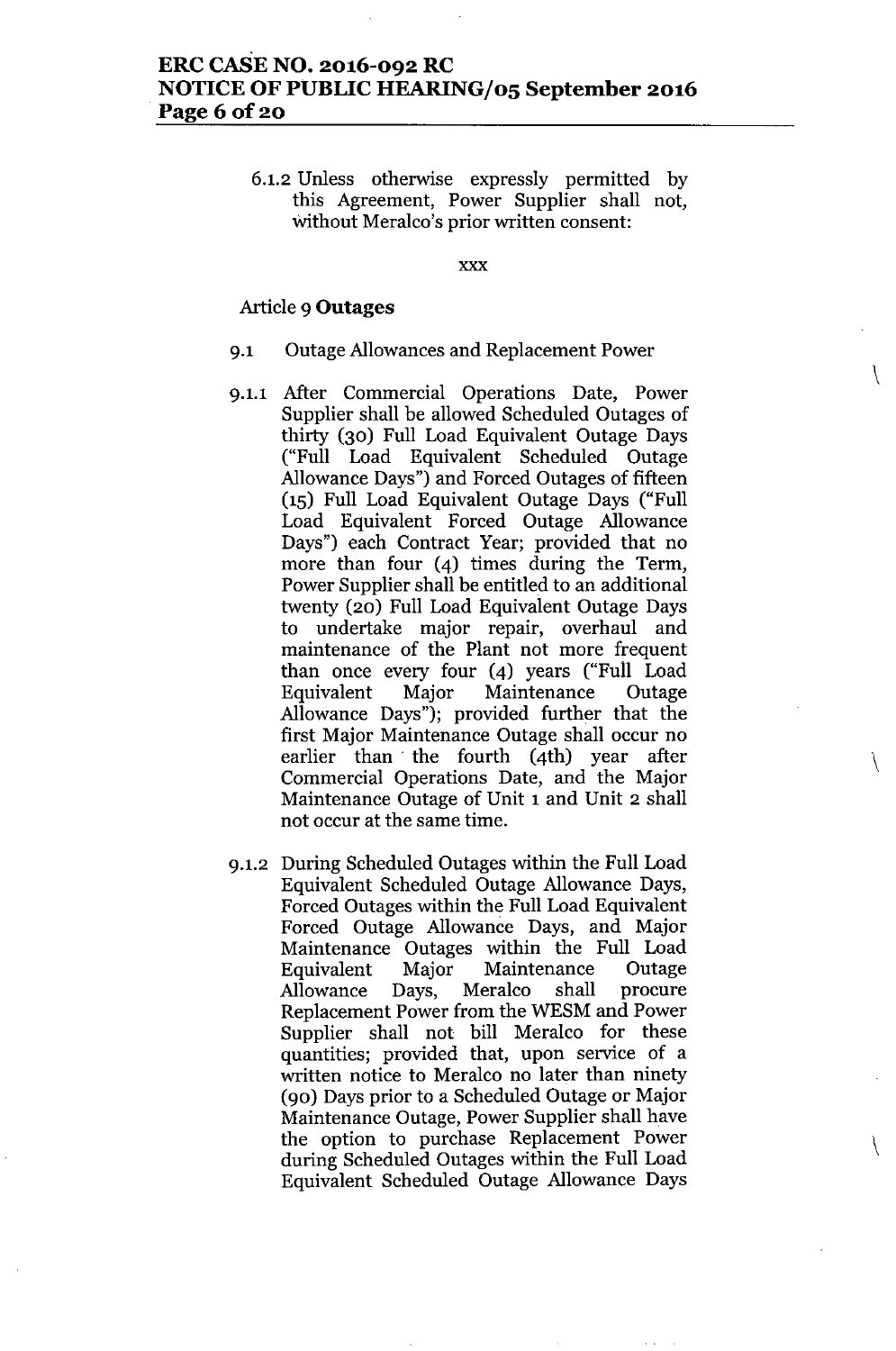and Major Maintenance Outages within the Full Load Equivalent Major Maintenance Outage Allowance Days, which. Replacement Power shall be declared as BCQ and paid by Meralco at five percent.  $(5%)$  lower than the Price ("Replacement Power Price").

تشخش

\

\

 $\setminus$ 

 $\setminus$ 

xxx

## Article 10 **Assignment or Transfer of Contract Capacity**

10.1 Meralco shall, also be entitled to assign, transfer, designate, delegate or allocate (collectively **in** this context, "Transfer") its rights and obligations to purchase a portion of Contract Capacity and Associated Energy that is no longer required by Meralco to any of its business segments or wholly-owned Affiliates without the prior consent of the Power Supplier.

Meralco shall also be entitled to Transfer its rights and obligations to purchase a portion of Contract Capacity and Associated Energy that is no longer required by Meralco to any other Person, subject to the consent of Power Supplier, which consent shall not be unreasonably withheld, delayed or conditioned, it being understood that withholding consent would not be considered unreasonable if the proposed Transfer would be contrary to the reasonable requirements of Finance Parties under the Finance Documents, as evidenced by a written confirmation by the relevant Finance Parties. xxx

- 10.3 Reduction **in** Contract Capacity and Associated Energy
- 10.3.1 Subject to the provisions of Section 10.3.2 below, Meralco shall, from time to time, be entitled to a reduction **in** the Contract Capacity and Associated Energy (the "Reduction **in** Contract Capacity and Associated Energy") equivalent to the reduction **in** the demand of its captive customers by reason of the enforcement of Retail Competition and Open Access, the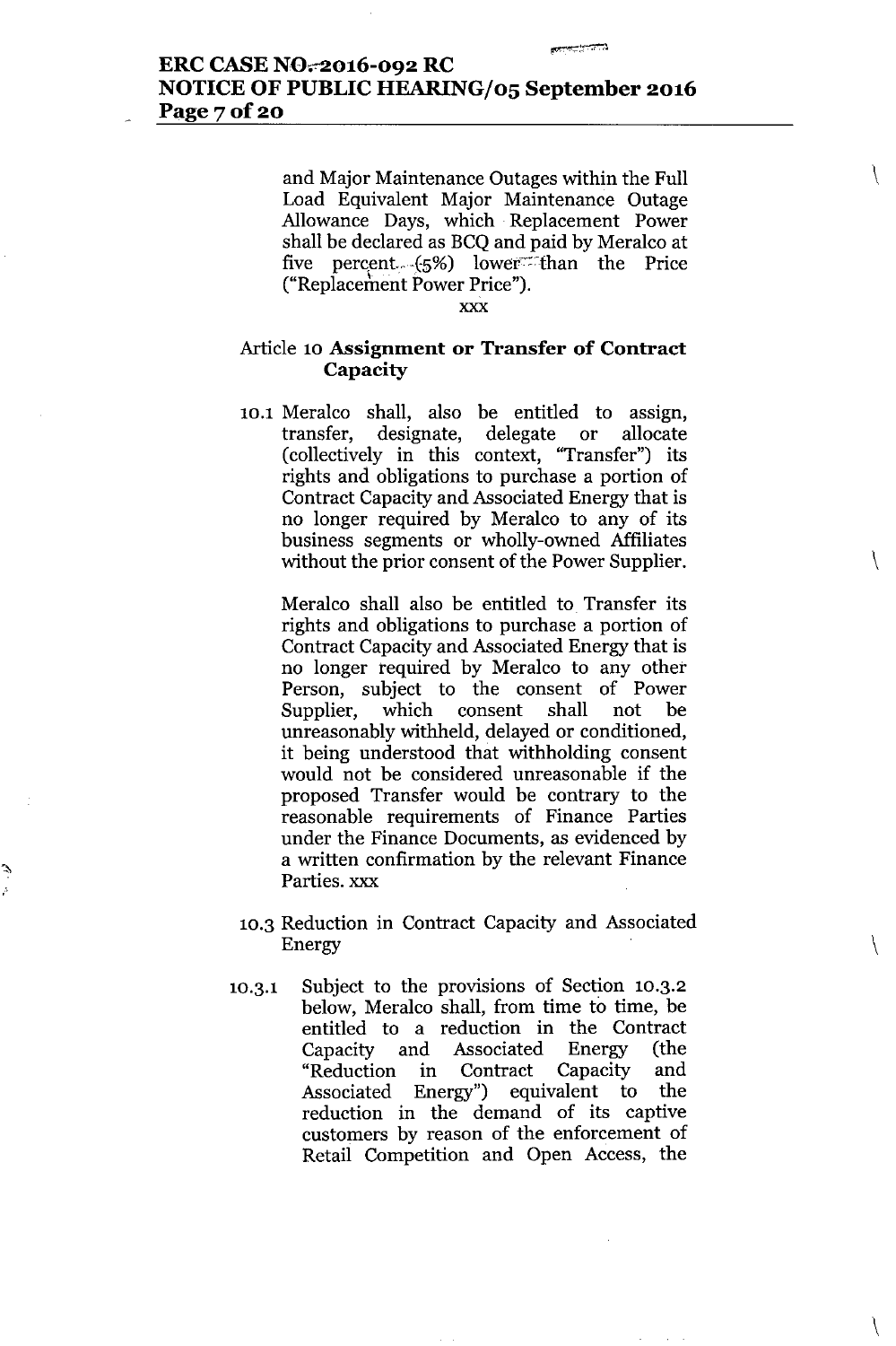Renewable Energy Law and other Laws and Legal Requirements.

 $\setminus$ 

 $\setminus$ 

 $\setminus$ 

10.3.2 Meralco shall give a written notice to the Power Supplier of such reduction at least five (5) Days prior to the first Day of the next Billing Period. Upon receipt by Power Supplier of such written notice, Meralco shall cease to have any rights and obligations under this Agreement in respect of such Reduction in Contract Capacity and Associated Energy.

xxx

## Article 11 **Billing and Payment**

xxx

### 11.2 Payments

11.2.1 Meralco shall pay the entire amount indicated in the Final Invoice (subject to Appendix I) when due and payable, provided that Meralco shall not be required to make payment on any Invoice that is manifestly in error, apparently invalid or not in the form or substance contemplated by this Agreement until the same has been corrected following prompt notice by Meralco to Power Supplier of such error, invalidity or absence of proper form or substance.

#### xxx

#### Article 12 **Taxes, Fees and Costs**

12.2 Charges Due to Change in Circumstances

12.2.1 If as a result of a Change in Circumstances, Meralco becomes liable to pay any new charges, fees, taxes, duties, assessments or other similar amounts ("New Charges"), or any increase in existing charges, fees, taxes, duties, assessments or other similar amounts ("Increased Charges") becomes payable with respect to this Agreement, the New Charges or Increased Charges shall form part of the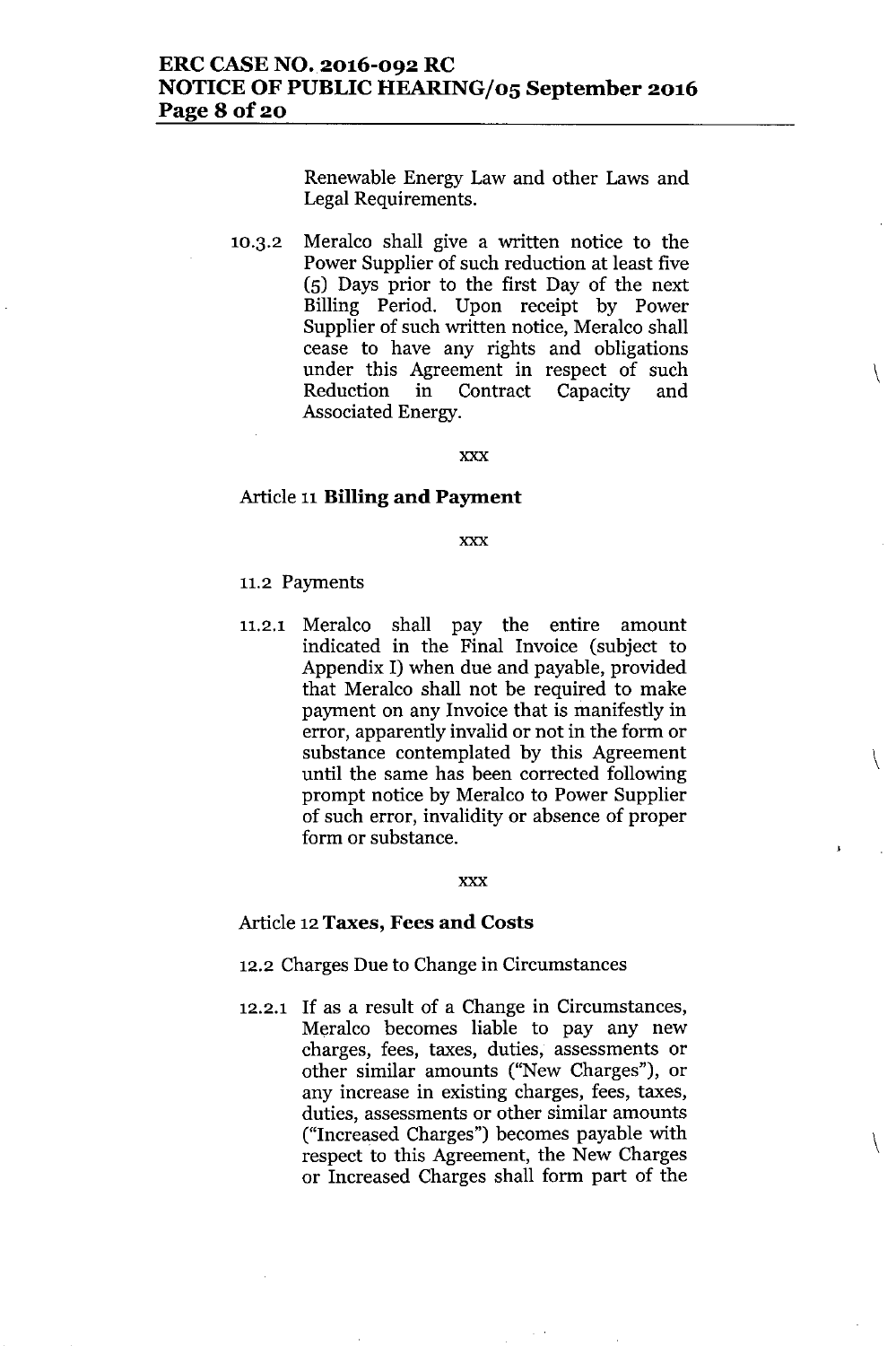# **ERC CASE NO. 2016-092 RC NOTICE OF PUBLIC HEARING/05 September 2016** Page 9 **Of20**

Price that Meralco will charge to its customers.

\

 $\setminus$ 

 $\setminus$ 

\

- 12.2.2 **In** the event that, as a result of a Change in Circumstances and pursuant to a corresponding order of the ERC or any relevant Government Instrumentality:
	- (a) Meralco is prevented from making a timely pass through to its customers of any charges under this Agreement as approved by the ERC in the ERC Final Approval as accepted by Power Supplier (such amounts referred to hereinafter as "Disallowed Pass-Through Amounts");

or

(b) any portion of the Price that has been paid to Power Supplier is required to be refunded to Meralco or Meralco's customers in connection with the ERC Application or any petition, claim, case, proceeding or other action involving any of the Parties brought before any judicial, administrative or quasi-judicial body (such portion of the Price referred to hereinafter as "Refundable Amounts"), the Parties shall enter into good faith negotiations to agree on a satisfactory solution regarding the amendment of this Agreement to restore Meralco's commercial position prior to such Change in Circumstances, including an adjustment of the Price; provided that in the case of Section 12.2.2(b), Power Supplier shall refund all Refundable Amounts to Meralco or Meralco's customers in the manner and within the period as required by the ERC or any other relevant Government Instrumentality (as applicable). If the Parties fail to reach a mutually satisfactory resolution within sixty (60) Days from the commencement of negotiations, the provisions of Section 18.6.6(a) will apply.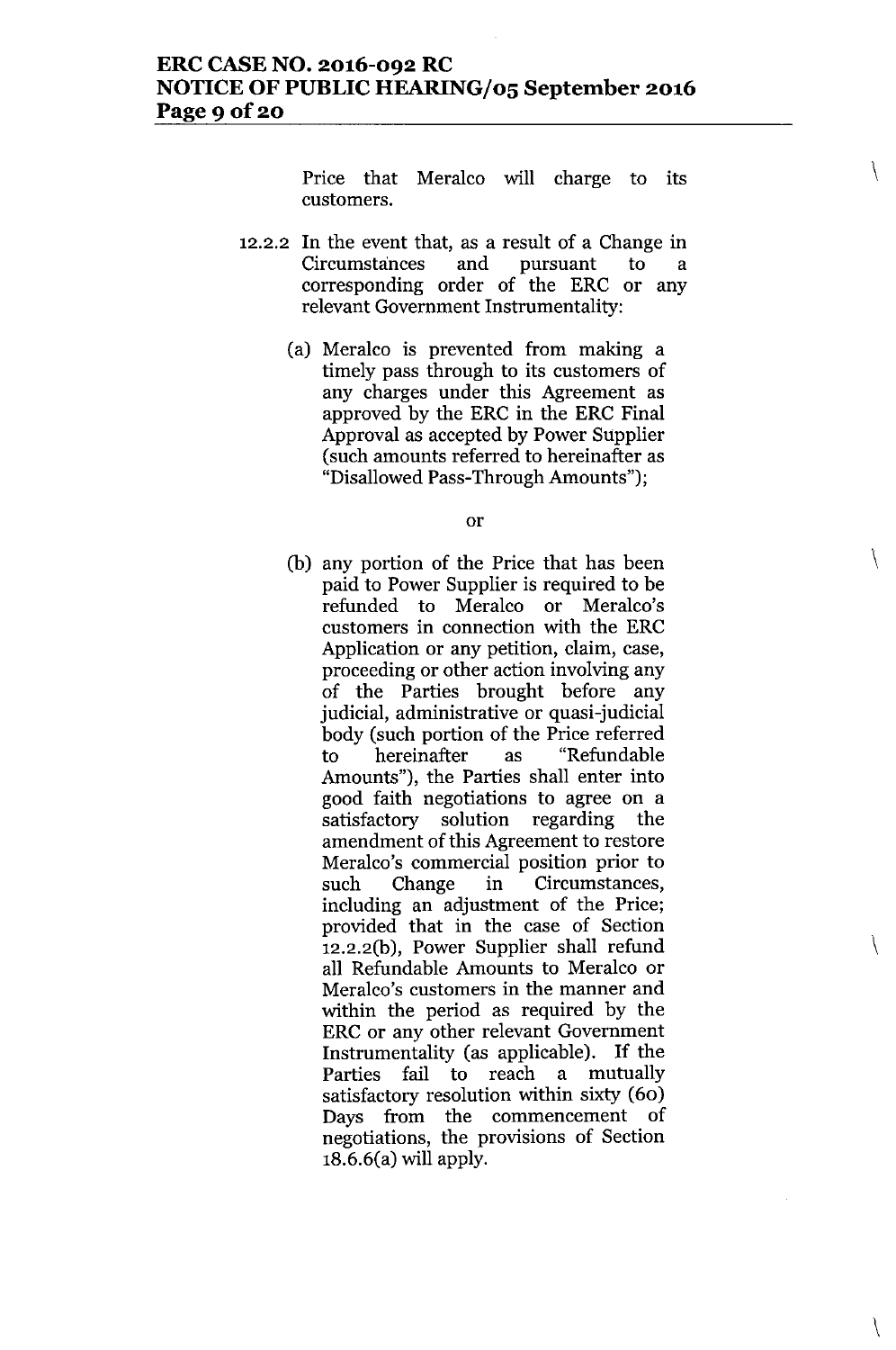# **ERC CASE NO. 2016-092 RC NOTICE OF PUBLIC HEARING/05 September 2016 Page 10 Of20**

12.2.3 If as a result of a Change in Circumstances affecting Power Supplier, Power Supplier becomes liable to pay any New Charges or any Increased Charges with respect to this Agreement, or Power Supplier is no longer able to require payment from Meralco for Disallowed Pass-Through Amounts, or Power Supplier is required to refund Refundable Amounts, or a Change in Circumstances materially increases the operating costs or capital expenditures associated with the Plant or materially and adversely affects its performance of its obligations under this Agreement, adversely affects the sale by Power Supplier of Contract Capacity and Associated Energy in accordance with this Agreement, makes the Power Supplier's administration or operational aspects of such performance materially more burdensome (whether made at the direction of any Governmental Instrumentality or otherwise) or causes serious damage to, or materially and adversely affects the financial condition of Power Supplier, Power Supplier shall send a notice to Meralco of the occurrence of such Change in Circumstances ("Notice of Change in Circumstances") together with an analysis of the cost impact of such Change in Circumstances and Meralco shall file the necessary application with the ERC for the adjustment of the Price ("Application for Price Adjustment") within thirty (30) Days from receipt of the Notice of Change in Circumstances; provided that, Meralco shall not be liable to pay any adjustment in the Price from the time the Change in Circumstances becomes effective until the ERC approves the Application for Price Adjustment ("Interim Period"); and provided, further, that New Charges or Increased Charges for which the Power Supplier sends a Notice of Change in Circumstances in accordance with this Section 12.2.3 shall not include charges, fees, taxes, duties or other similar amounts relating to (i) taxes on the income of Power

 $\setminus$ 

\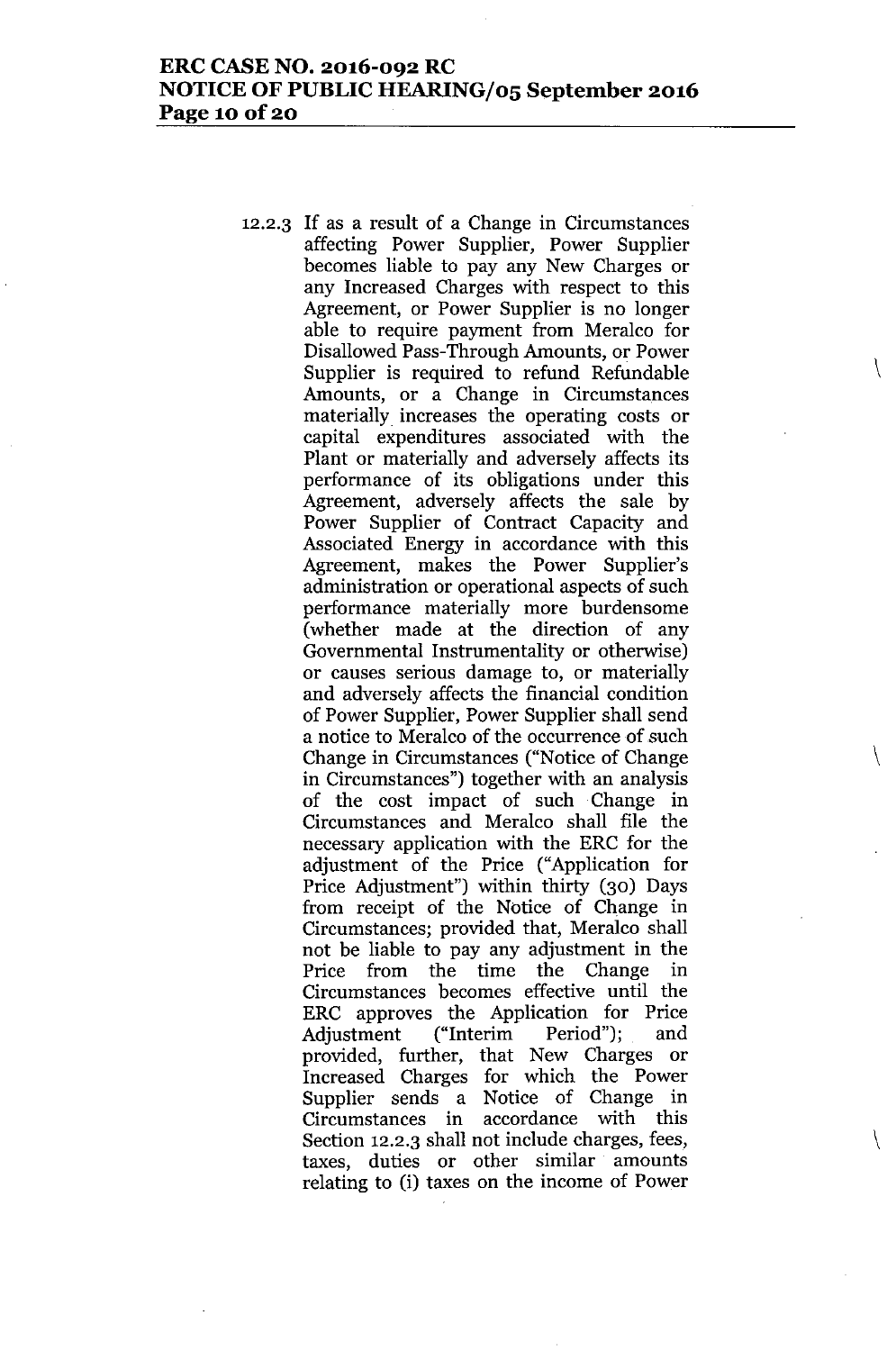# **ERC CASE NO. 2016-092 RC NOTICE OF PUBLIC HEARING/05 September 2016 Page l1of20**

Supplier, (ii) taxes on the real property owned, held by or in possession of Power Supplier, and (iii) business taxes on the operations of Power Supplier.

 $\setminus$ 

 $\setminus$ 

 $\setminus$ 

 $\setminus$ 

#### 12.2.4 **In** the event that:

- (a) Meralco is unable to file an Application for Price Adjustment within thirty (30) Days from receipt of the Notice of Change in Circumstances, or
- (b) the ERC denies, in whole or in part, the Application for Price Adjustment, or
- (c) if no order is issued granting the Application for Price Adjustment within sixteen (16) months from receipt of the Notice of Change in Circumstances, or
- (d) the total amount of unreimbursed New Charges, Increased Charges, Disallowed Pass-Through Amounts that Power Supplier is unable to collect from Meralco, and the Refundable Amounts actually refunded by Power Supplier, accumulated during the Interim Periods for all Change in Circumstances events occurring for the entire Term ("Unreimbursed New or Increased Charges and Refundable Amounts") exceeds the equivalent of two percent (2%) of the Capacity Payments for one (1) Contract Year ("Threshold Level 1"), the Parties shall enter into good faith negotiations to agree on a satisfactory solution regarding the amendment of this Agreement to restore Power Supplier's commercial position prior to such Change in Circumstance, including an adjustment of the Price. If the Parties fail to reach a mutually satisfactory resolution within sixty (60) Days from the commencement of negotiations, the Power Supplier shall be entitled to terminate this Agreement in accordance with the provisions of Section 18.6.6(b).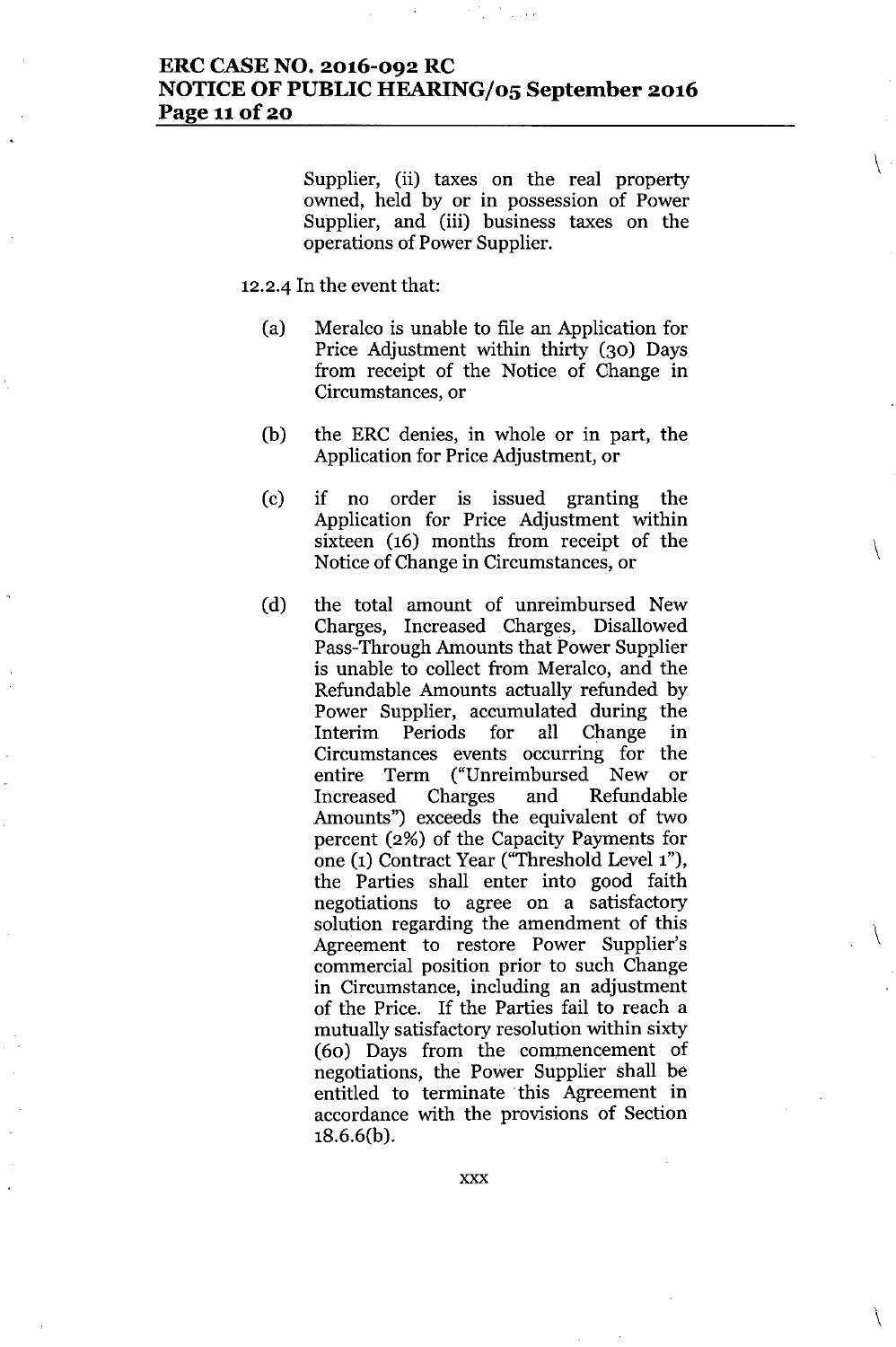# **ERC CASE NO. 2016-092 RC NOTICE OF PUBLIC HEARING/05 September 2016 Page 12 Of20**

## Article 14 **Covenants**

xxx

\

 $\setminus$ 

\

- 14.3 ERCApproval
- 14.3.1 Subject to the non-occurrence of the Longstop Date, upon receipt of the ERC Final Approval, Meralco shall provide a copy of such ERC Final Approval to Power Supplier. Power Supplier shall have ten (10) Days from the date of receipt from MERALCO of such ERC Final Approval to notify Meralco in writing that (i) it accepts such ERC Final Approval or (ii) it does not accept the ERC Final Approval, stating the grounds for non-acceptance.
- 14.3.2 **In** case of Power Supplier's non-acceptance, Power Supplier shall be free to file with the ERC a motion for reconsideration. Any order on a motion for reconsideration shall be treated as an ERC Final Approval for purposes of the processes under this Section 14.3.
- 14.3.3 Following (i) a written notice of acceptance from Power Supplier with respect to the ERC Final Approval (including upon reconsideration under Section 14.3.2 above), or (ii) the lapse of the period referred to in Section 14.3.1 without Power Supplier communicating its acceptance or nonacceptance in writing, the acceptance date shall be considered as having occurred on the date of the written notice of acceptance or on the last Day of such period, as applicable ("Acceptance Date"), provided, in each case, that Meralco has not filed any motion for reconsideration or appeal subsequent to the Power Supplier's acceptance of such ERC Final Approval and the Longstop Date has not occurred.

## Article 17**Force Majeure**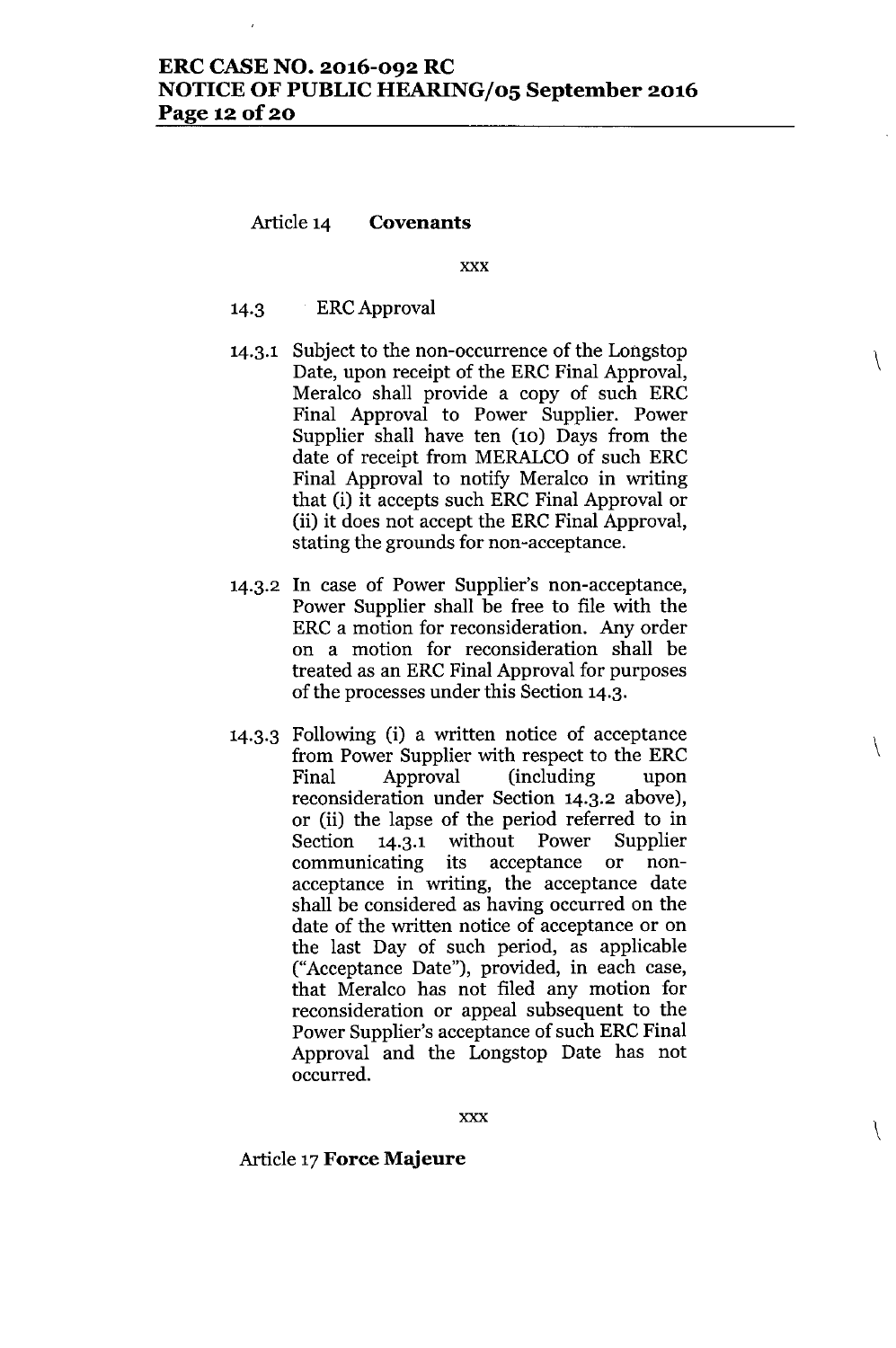# **ERC CASE NO. 2016-092 RC NOTICE OF PUBLIC HEARING/05 September 2016 Page 13 Of20**

#### xxx

\

 $\setminus$ 

 $\setminus$ 

 $\setminus$ 

## 17.5 Effect of Extended Force Majeure

If any Event of Force Majeure prevents Power Supplier from making available the Contract Capacity or delivering the Associated Energy, or Meralco from accepting Contract Capacity or Associated Energy, in each case for a continuous period of more than one hundred eighty (180) Days, then either Party may upon written notice, require the other Party to meet as soon as practicable to reasonably discuss any modification, change or amendment of this Agreement under such reasonable terms, to the extent necessary to resolve the issues arising from the Event of Force Majeure and maintain, to the extent feasible, the rights and obligations of the Parties under this Agreement.

If the Parties do not reach such satisfactory solution prior to the end of such one hundred eighty (180) Day period, or such other time as may be agreed upon, either Party may terminate this Agreement in accordance with Section 18.6.5.

#### xxx

# Article 18 **Events of Default and Termination**

# 18.1Power Supplier Events of Default

Each of the events described below shall constitute a "Power Supplier Event of Default", provided that such event (with the exception of Section 18.1(e)) results in or is accompanied by an actual failure by Power Supplier to make Available the Contract Capacity and/or. deliver the Associated Energy of Meralco in accordance with this Agreement:

#### xxx

If, within one hundred eighty (180) Days after receipt from Meralco of written notice of Power Supplier Event of Default by Power Supplier (the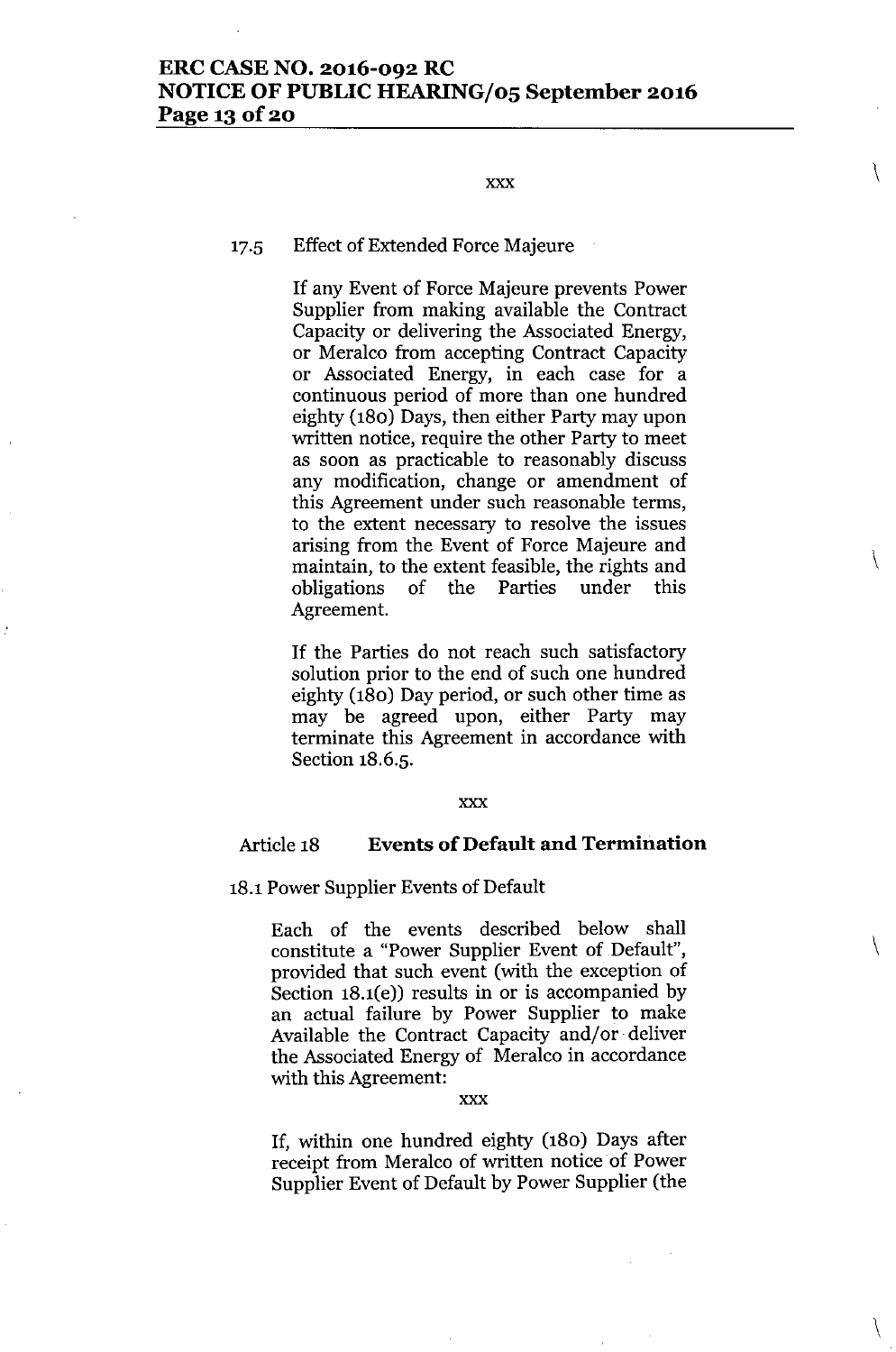"Curing Period"), Power Supplier Event of Default has not been remedied by Power Supplier, Meralco may, subject to a Direct Agreement, terminate this Agreement and pursue any remedy available to it under this Agreement, at law or in equity.

 $\setminus$ 

 $\setminus$ 

 $\backslash$ 

## 18.2 Meralco Events of Default

Each of the events described below shall constitute a "Meralco Event of Default", provided that such event (with the exception of Section 18.2(e)) results in or is accompanied by an actual failure by Meralco to receive, and pay for, the Contract Capacity and Associated Energy in accordance with this Agreement:

#### xxx

**If,** within one hundred eighty (180) Days after receipt from Power Supplier of written notice of Meralco Event of Default by Meralco (the "Curing Period"), Meralco Event of Default has not been remedied by Meralco, Power Supplier may, subject to a Direct Agreement, terminate this Agreement and pursue any remedy available to it under this Agreement, at law or in equity.

#### xxx

10. The Payment Structure, as provided in Appendix E of the PSAis as follows:

xxx

#### **D. PAYMENT UPON OPERATIONS DATE COMMERCIAL** \

The payment to be made in each Billing Period during the Term for Contract Capacity and Associated Energy shall consist of a Capacity Payment, Energy Payment, Interconnection Facilities Payment, and Reimbursable Cost Payment. The Capacity Payment consists of Component A (MCP), and Component B (MFOM), and the Energy Payments consists of Component C (MFP), Component D (MVOM), and Component E (MEEP). Other payments consist of Component F (MIFP), and Component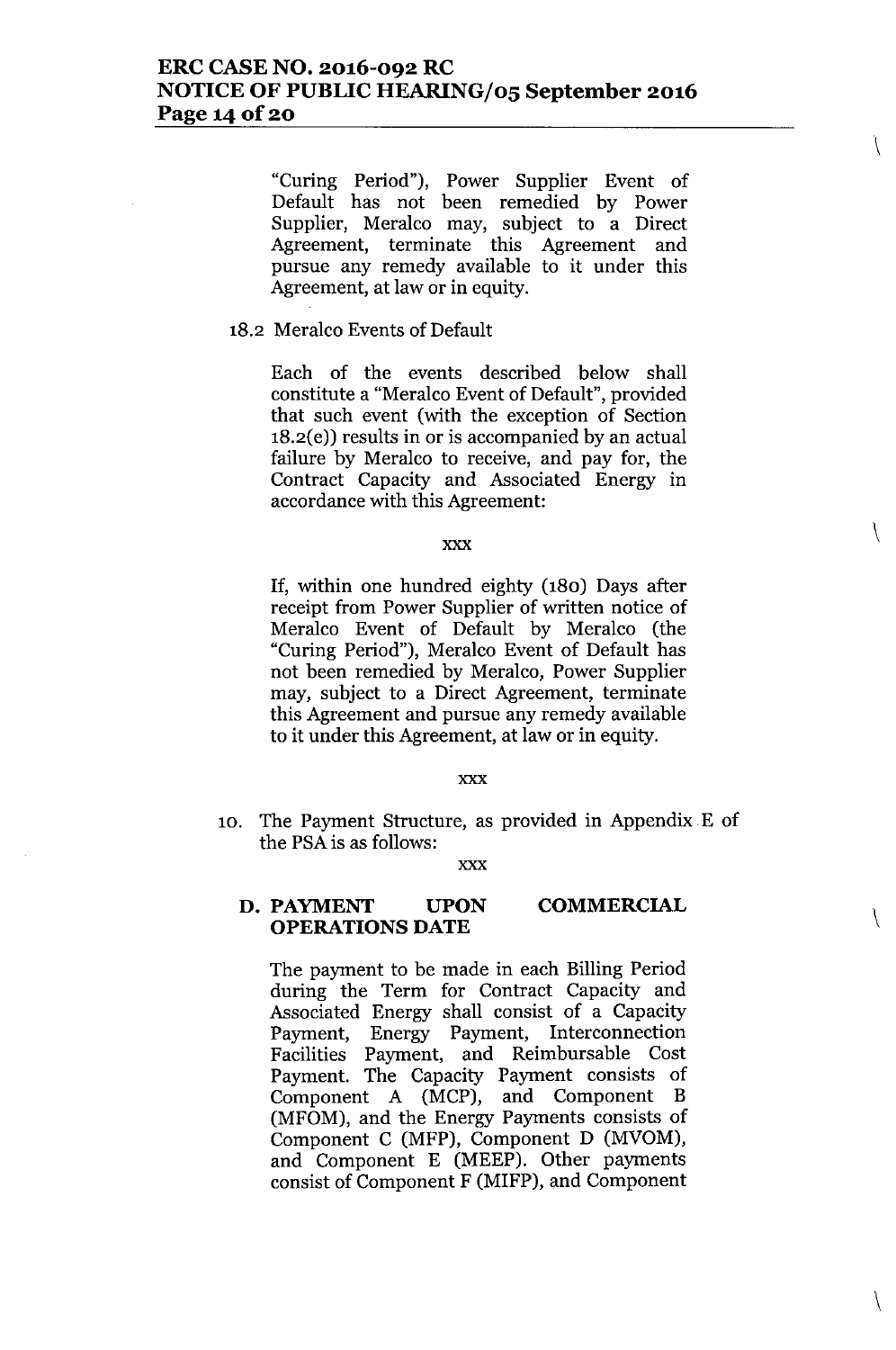# ERC CASE NO. 2016-092 RC NOTICE OF PUBLIC HEARING/05 September 2016 Page 15 of 20

G Reimbursable Cost Payment (RCP). Thus, the Monthly Power Bill ("MPB") payment for Contract Capacity and Associated Energy. for each Billing Period shall be equal to:

 $MPB = MCP + MFOM + MFP + MVOM + MEEP + MIFP + RCP$ 

The MPB is exclusive of the applicable Value Added Tax."

 $\setminus$ 

 $\setminus$ 

11. Given the foregoing, a sample calculation of the base contract price under the PSA, given a certain set of assumptions, results in an annual effective rate of PhP3.7S87 per kWh (at plant gate), as shown in the sample calculation below:

A1E PSA - Rate Impact

|                                                                                                                                     |                                 | <b>(YEAR 2021)</b> |          |                                                          |       |                                      |
|-------------------------------------------------------------------------------------------------------------------------------------|---------------------------------|--------------------|----------|----------------------------------------------------------|-------|--------------------------------------|
| $\epsilon = 0$<br><b>BILLING COMPONENT</b>                                                                                          | У.,<br><b>UNIT</b>              |                    |          | BASE RATE [1] CPI Adj Factor [1] BILLING DETERMINANT [1] |       | <b>AMOUNT (PHP)</b>                  |
| A. Capacity Payment (MCP)                                                                                                           |                                 |                    |          |                                                          |       |                                      |
| Peso Portion                                                                                                                        | (Php/kw-yr) <sup>[b]</sup>      | 14.486.0000        |          | 1,200,000                                                | (kw)  | 17.383.200.000.00                    |
| B. Fixed O&M Payment (MFOM)                                                                                                         |                                 |                    |          |                                                          |       |                                      |
| <b>US Dollar Portion</b>                                                                                                            | (USD/kW-yr) <sup>[D]</sup>      | 30.3544            | 1.000000 | 1,200,000                                                | (kw)  | 1,678,665,489.60                     |
| Peso Portion                                                                                                                        | (Php/KW-yr) <sup>[b]</sup>      | 1.594.3749         | 1.000000 | 1,200,000                                                | (kW)  | 1 913 249 880 00                     |
| C. Fuel Payment (MFP)                                                                                                               |                                 |                    |          |                                                          |       |                                      |
| <b>US Dollar Portion</b>                                                                                                            | (USD/AWh) <sup>[c]</sup>        | 0.0207             |          | 8.409.600.000                                            | (kvn) | 8.011.093.700.79                     |
| D. Variable O&M Payment (MVOM)                                                                                                      |                                 |                    |          |                                                          |       |                                      |
| Peso Portion                                                                                                                        | (Php/kWh)                       | 0.1114             | 1.000000 | 8,409,600,000                                            | (kwh) | 936.829.440.00                       |
| E. Excess Energy Payment (MEEP)                                                                                                     |                                 |                    |          |                                                          | (Wh)  |                                      |
| Peso Portion                                                                                                                        | (Php/kV/h)                      |                    |          |                                                          |       |                                      |
| F. Interconnection Facilities Payment (MIFP)                                                                                        |                                 | 2010530            |          | 1,200,000                                                | (kw)  | 244.863.600.00                       |
| Capital Recovery                                                                                                                    | (Php/kW-γr) <sup>{h}</sup>      |                    |          |                                                          | (KV)  | 12 614 760 00                        |
| Fixed OSM                                                                                                                           | (Php/kW-yr) <sup>[b]</sup>      | 10.5123            | 1,000000 | 1,200,000                                                |       |                                      |
| G. Reimbursable Cost Payment (RCP) <sup>[4]</sup>                                                                                   |                                 |                    |          |                                                          |       | 1.422.791.040.00                     |
| TOTAL PAYMENT.                                                                                                                      | [Php]                           | $\chi \sim 2$      |          |                                                          |       | 31,609,312,910.39                    |
| <b>Effective Rate at Plant Gate</b>                                                                                                 | (Php/kWh).                      |                    |          |                                                          |       | 3.7587                               |
| WESM Line Rental Rate <sup>[0]</sup>                                                                                                | (Php/kWh)                       |                    |          |                                                          |       | 0.0910                               |
| <b>Delivered Rate</b>                                                                                                               | (Php/kWh)                       |                    |          |                                                          |       | 3.8498                               |
| Effective Cost at WESM Price <sup>(f)</sup><br>Increase / (Decrease) over WESM Price<br>Meralco Captive Energy Domand <sup>It</sup> | (Php/kWh)<br>(Php/kWh)<br>(kwh) |                    |          |                                                          |       | 1,0640<br>(3.2143)<br>34,658,621,088 |
| Increase / (Decrease) In Generation Cost                                                                                            | (Php)                           |                    |          |                                                          |       | (27,030,635,881.69)                  |
| Increase / (Decrease) In Generation Cost (Php/kWh)                                                                                  |                                 |                    |          |                                                          |       | (0.7799)                             |

NOTE;<br><sup>[41</sup> Base Rates as set forth in Schedule 1 of Appendix E of the PSA

<sup>01</sup> Annual Capacity Rate, Annual Fixed O&M Rate, and Annual Interconnection Facilities Rate are converted into monthly rates by applying the formulas shown in Appendix E of the PSA

<sup>14</sup> Fuel Payment calculated based on Guaranteed Net Plant Heat Rate at 91.25% plant load factor, Newcastle Index = USD 50.38/MT, Freight Price = USO

5.90/MT, and Forex rate at PhP 46.07/USD (current prices as of Mar 2016)

M Reimbursable Payments (pass through costs) based on estimated taxes

<sup>14</sup> Assumed estimated A1E line rental rate

<sup>87</sup> Cost If equivalent volume of A1E was sourced from the WESM based on forecast average Jan - Dec 2021 hourly prices

In1 Meralco Captive Energy Demand based on 2021 forecast

Pl Assumed no CPI escalation

R Energy Payments based on 80.00% plant capacity factor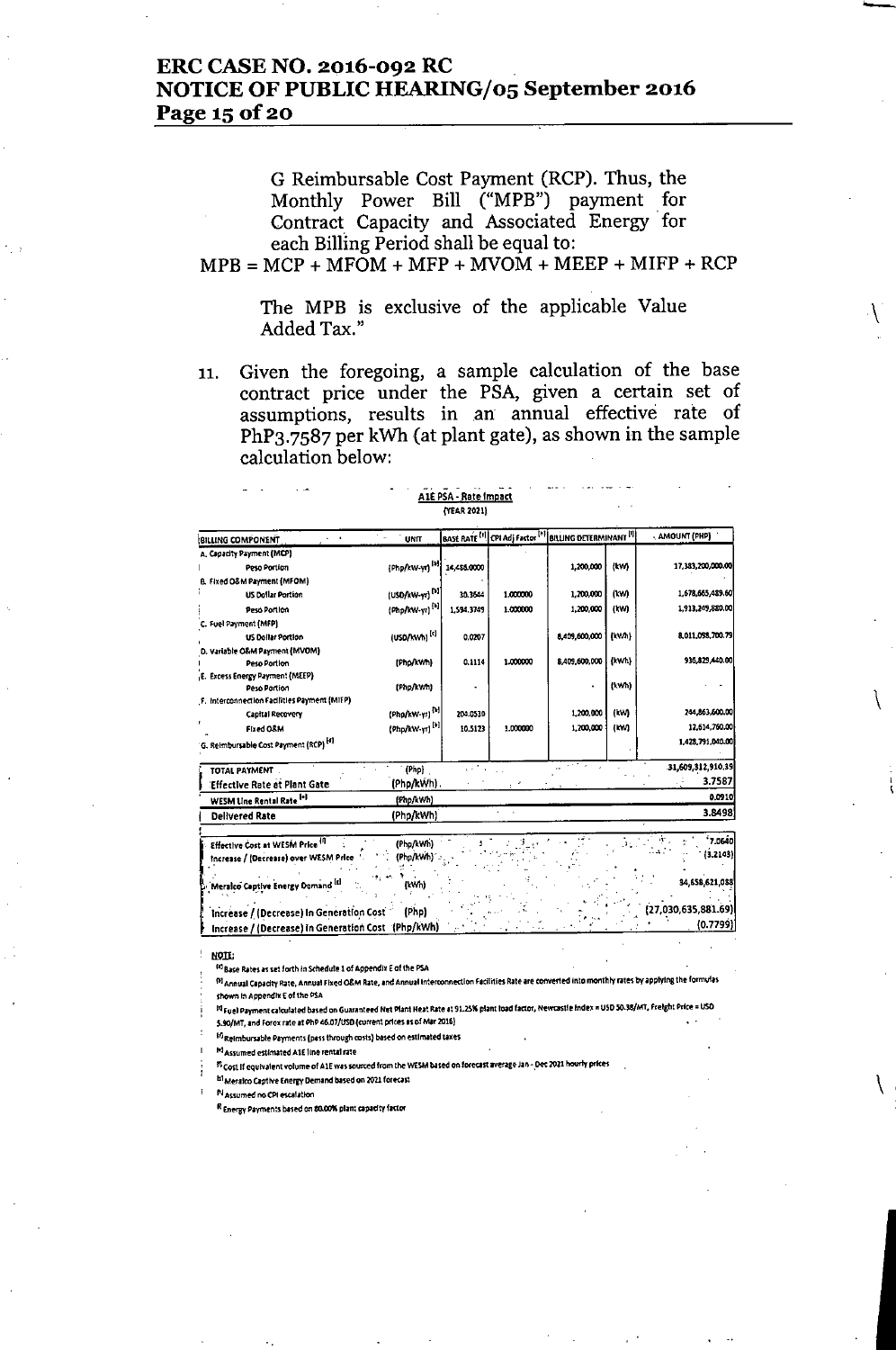# **ERC CASE NO. 2016-092 RC NOTICE OF PUBLIC HEARING/05 September 2016 Page 16 Of20**

12. As seen in the rate impact above, given the above assumptions, the simulated delivered price under the PSA would result in the reduction of MERALCO's generation charge by about PhPO.7799 per kWh.

 $\setminus$ 

\

 $\setminus$ 

- 13. Notably, the Plant offers greater reliability compared to existing plants that are past their expected plant life, at a price competitively at par with the rates of the existing plants despite its newness.
- 14. It bears emphasis that there is an urgent need for the final approval of the PSA considering the requirement of lenders for the Honorable Commission's final approval of the PSA prior to financial closure. Only thereafter can AlE commence construction of the Plant to meet the target Commercial Operations Date and allow for delivery of MERALCO's needed capacity and associated energy by then.
- 15. Verily, this Honorable Commission's approval of the PSA will send strong signals to lenders of the viability of financing power generation projects in the Philippines, and thus, set the pace for infusion of similar investments by the private sector.
- 16. Additionally, the Plant. is part of the Department of Energy's ("DOE") planned indicative power projects. It is worthy to note that the realization of this project and its contribution to achieving the government's target of available capacity as per the DOE's Philippin Development Plan would largely depend on the timely approval of this Application.
- 17. In support of this Joint Application, the Judicial Affidavit of **MR. CIPRINILO C. MENESES,** Head of MERALCO's Energy Sourcing Office, is attached as **ANNEX** "B" and made an integral part hereof.
- 18. Likewise, in support of the instant Joint Application, the Applicants provide this Honorable Commission with the following documents, which underwent the pre-filing conference of this Honorable Commission: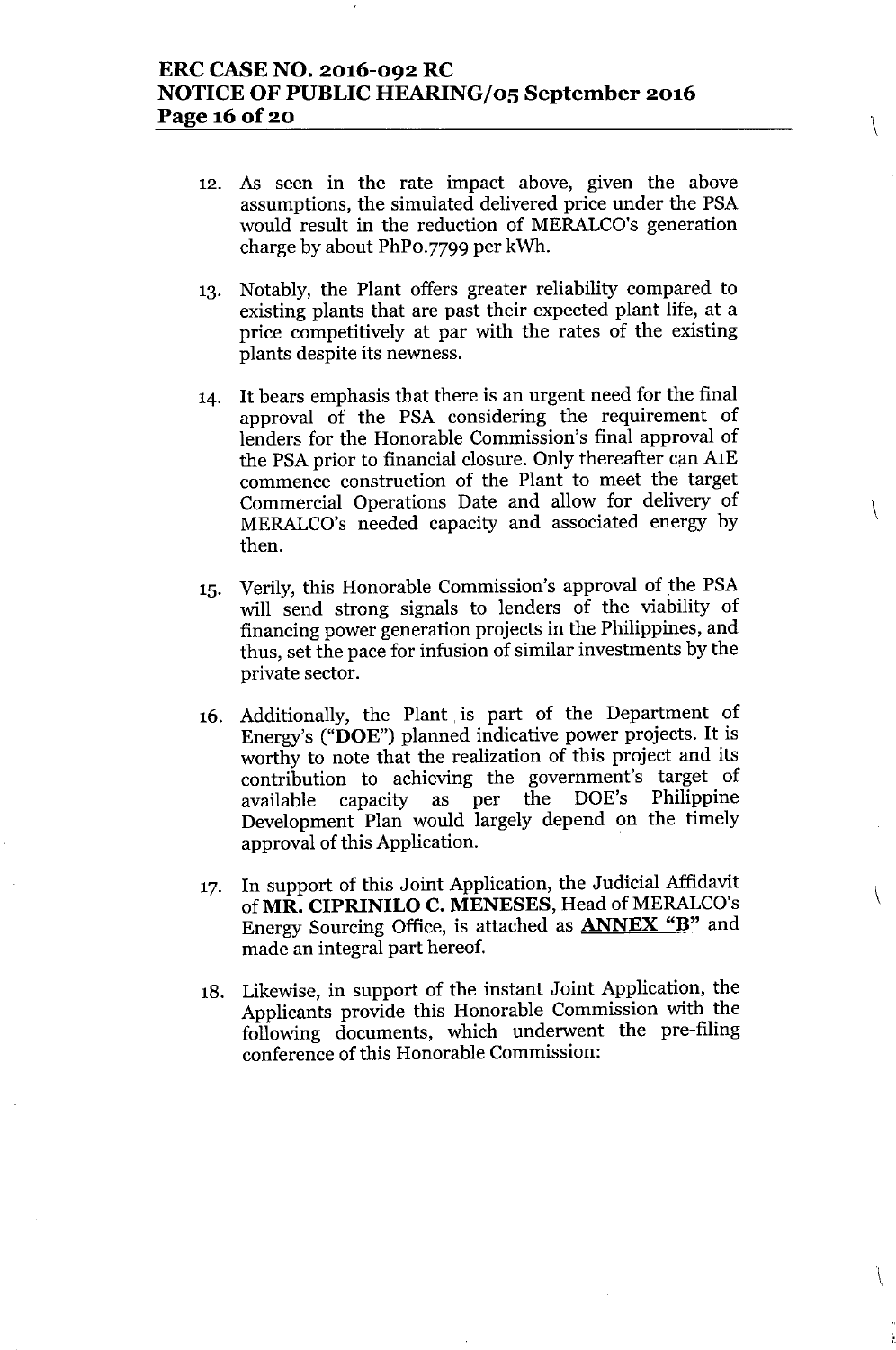# **ERC CASE NO. 2016-092 RC NOTICE OF PUBLIC HEARING/05 September 2016 Page 170f2o**

| <b>Description of Document</b>                                                                                                                                                         |              |  |  |
|----------------------------------------------------------------------------------------------------------------------------------------------------------------------------------------|--------------|--|--|
| A1E's Certificate of Registration with the Securities and Exchange<br>Commission                                                                                                       |              |  |  |
| A1E's Articles of Incorporation & By-Laws                                                                                                                                              |              |  |  |
| The latest General Information Sheet of A1E                                                                                                                                            |              |  |  |
| The latest Audited Financial Statements of A1E                                                                                                                                         |              |  |  |
| A1E's Certificate of Registration with the Board of Investments                                                                                                                        |              |  |  |
| A1E's Environmental Compliance Certificate                                                                                                                                             |              |  |  |
| <b>Executive Summary of the PSA</b>                                                                                                                                                    | $\bf{I}$     |  |  |
| Source of Funds/Financial Plans                                                                                                                                                        | $\mathbf{J}$ |  |  |
| <b>Basis Purchased Power Rate</b>                                                                                                                                                      | K            |  |  |
| <b>Project Cash Flow</b>                                                                                                                                                               | L            |  |  |
| <b>Operating Expenses</b>                                                                                                                                                              | M            |  |  |
| Indicative loan agreement documents                                                                                                                                                    | N            |  |  |
| <b>MERALCO's procurement process</b>                                                                                                                                                   | $\mathbf 0$  |  |  |
| Write-up regarding related contracts/agreements                                                                                                                                        | ${\bf P}$    |  |  |
| Write-up regarding Department of Energy Certification                                                                                                                                  | Q            |  |  |
| description<br>regarding technical<br>and<br>economic<br>Write-up<br>characteristics of project                                                                                        | $\mathbf R$  |  |  |
| Write-up regarding tangential transmission projects and grid<br>connections                                                                                                            | S            |  |  |
| DOE Endorsement and Power Outlook Presentation                                                                                                                                         | T            |  |  |
| Load Forecast Projections per Distribution Development Plan of<br><b>MERALCO</b>                                                                                                       | U            |  |  |
| Sworn Statement on A1E's fuel procurement process                                                                                                                                      | $\mathbf v$  |  |  |
| Procurement Process Leading to the Execution of the PSA                                                                                                                                |              |  |  |
| Demand Side Management program                                                                                                                                                         |              |  |  |
| Write-up regarding the (i) certification of the net heat rate; (ii)<br>simulation of the operating units necessary to meet the MEOT;<br>and (iii) potential cost of Ancillary Services | Y            |  |  |

 $\overline{\mathcal{A}}$ 

 $\setminus$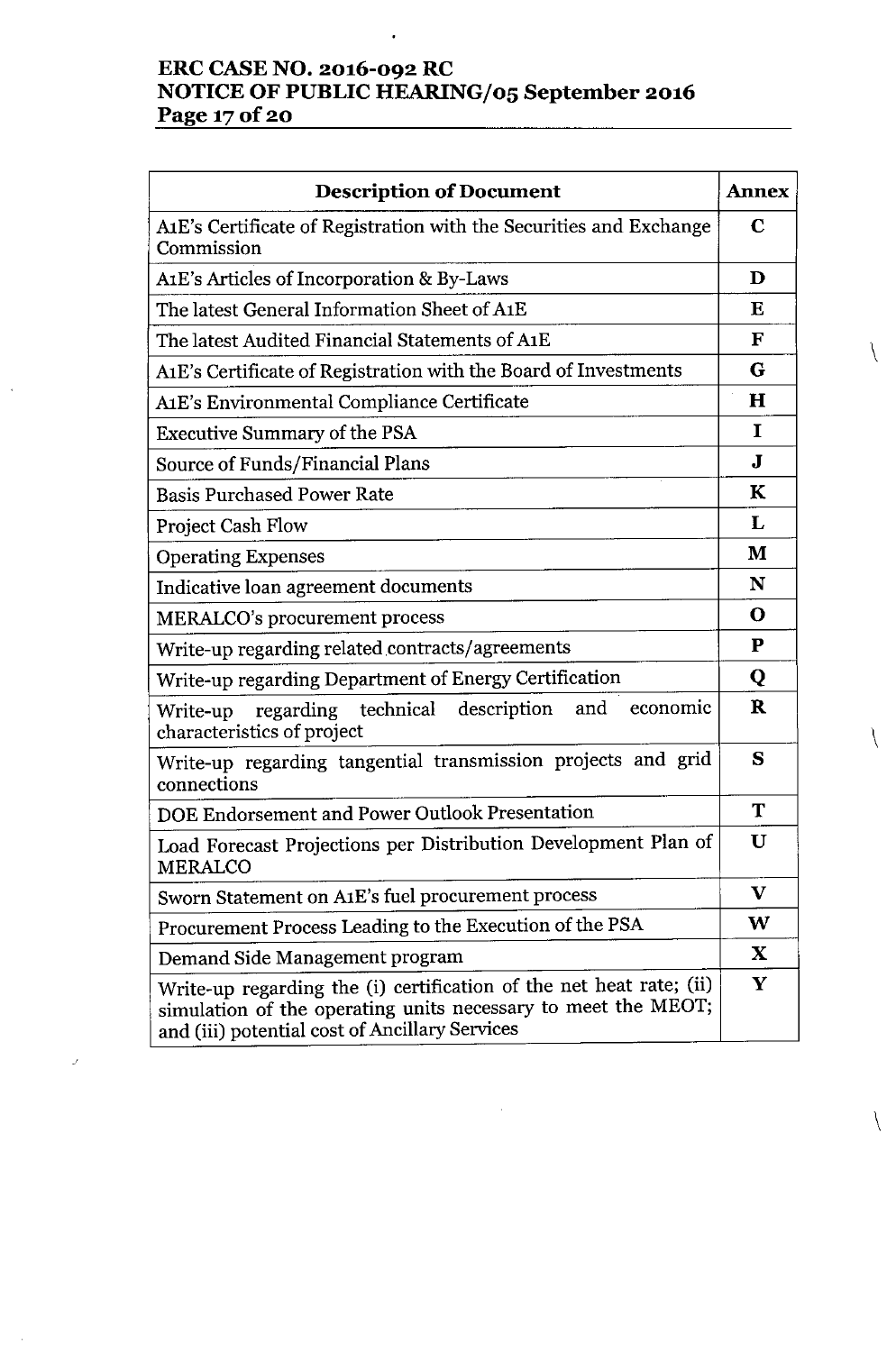# **ERC CASE NO. 2016-092 RC NOTICE OF PUBLIC HEARING/05 September 2016 Page 18 Of20**

## **ALLEGATIONS IN SUPPORT OF MOTION FOR CONFIDENTIAL TREATMENT OF INFORMATION**

**Contract** 

 $\setminus$ 

 $\setminus$ 

 $\setminus$ 

 $\left\{ \right.$ 

- 19. AlE notes that Annexes "J", "K", "L", "M" and "N" of the instant case contain certain non-public information, data and calculations involving business operations and financial trade secrets reflecting AlE's' investment and business calculations and, as such, are confidential in nature. Further, there are confidentiality clauses set out by the Parties under the PSA.
- 20. Under Rule 4 of the ERC Rules of Procedure, the Honorable Commission may, upon request of a party and determination of the existence of conditions which would warrant such remedy, treat certain information submitted to it as confidential. Pursuant to said rule, the AlE respectfully moves that **Annexes** "J" "K,""L,""M." and "N," not be disclosed and be treated as confidential documents in accordance with Rule 4 of the ERC Rules.
- 21. AlE hereby submits one (1) copy of Annexes "J" "K,""L,"" $M$ ," and "N," in a sealed envelope, with the envelope and each page of the document stamped with the word "Confidential."

#### **PRAYER**

**WHEREFORE,** premises considered, it is respectfully prayed that the Honorable Commission:

- **a) ISSUE** an Order: (i) treating Annexes "J", "K", "L", "M", and "N" and the information contained therein as confidential, (ii) directing their nondisclosure to persons other than officers and staff of the Honorable Commission, as necessary, pursuant to Rule 4 of the ERC Rules, and (iii) prescribing guidelines for the protection thereof; and
- **b)** after hearing on the merits, a Decision be rendered **APPROVING** the Applicants MERALCO and A1E. PSA between

Other reliefs just and equitable under the circumstances are likewise prayed for.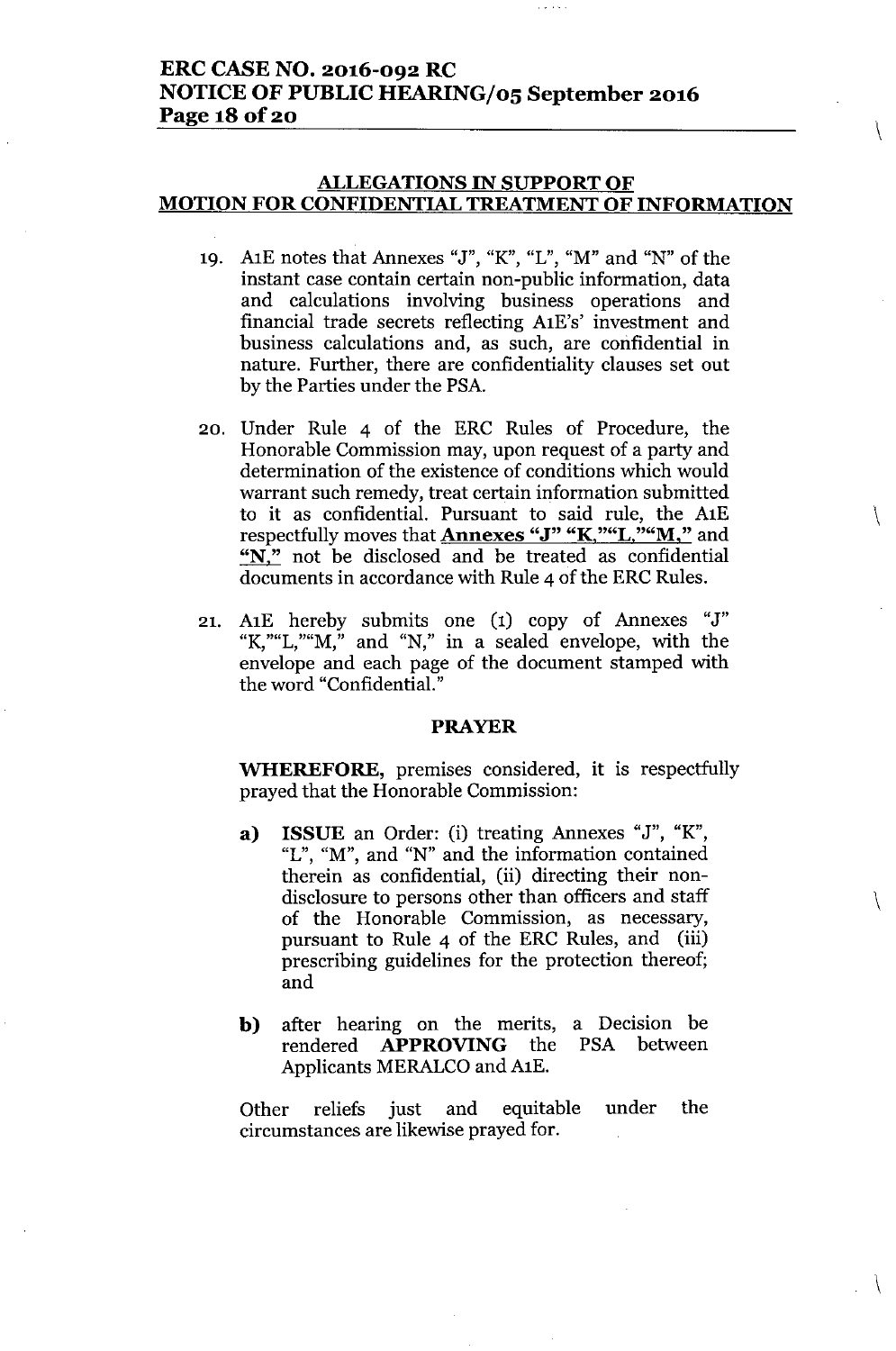# **ERCCASENO. 2016-092 RC NOTICEOF PUBLICHEARING/05 September 2016 Page 190f20**

The Commission has set the said Application for determination of compliance with the jurisdictional requirements, Expository Presentation, Pre-trial Conference, and presentation of evidence on **14 November 2016 (Monday) at ten o'clock in the morning (10:00 a.m.), at the ERC Hearing Room, 15th Floor, Pacific Center Building, San Miguel Avenue, Pasig City.**

 $\setminus$ 

 $\setminus$ 

All persons who have an interest in the subject matter of the proceeding may become a party by filing, at least five (5) days prior to the initial hearing and subject to the requirements in the ERC's Rules of Practice and Procedure, a verified petition with the Commission giving the docket number and title of the proceeding and stating:

- (1) the petitioner's name and address;
- (2) the nature of petitioner's interest in the subject matter of the proceeding, and the way and manner in which such interest is affected by the issues involved in the proceeding; and
- (3) a statement of the relief desired.

All other persons who may want their views known to the Commission with respect to the subject matter of the proceeding may file their opposition to the Application and or comment thereon at any stage of the proceeding before the Applicants conclude the presentation of their evidence. No particular form of opposition or comment is required, but the document, letter or writing should contain the name and address of such person and a concise statement of the opposition or comment and the grounds relied upon.

All such persons who wish to have a copy of *the Joint Application with motion for confidential treatment of information* may request the Applicants, prior to the date of the initial hearing, that they be furnished with a copy of the Joint Application. The Applicants are hereby directed to furnish all those making a request with copies of the Joint Application and its attachments, subject to reimbursement of reasonable photocopying costs. Any such person may likewise examine the Application and other pertinent records filed with the Commission during the standard office hours.